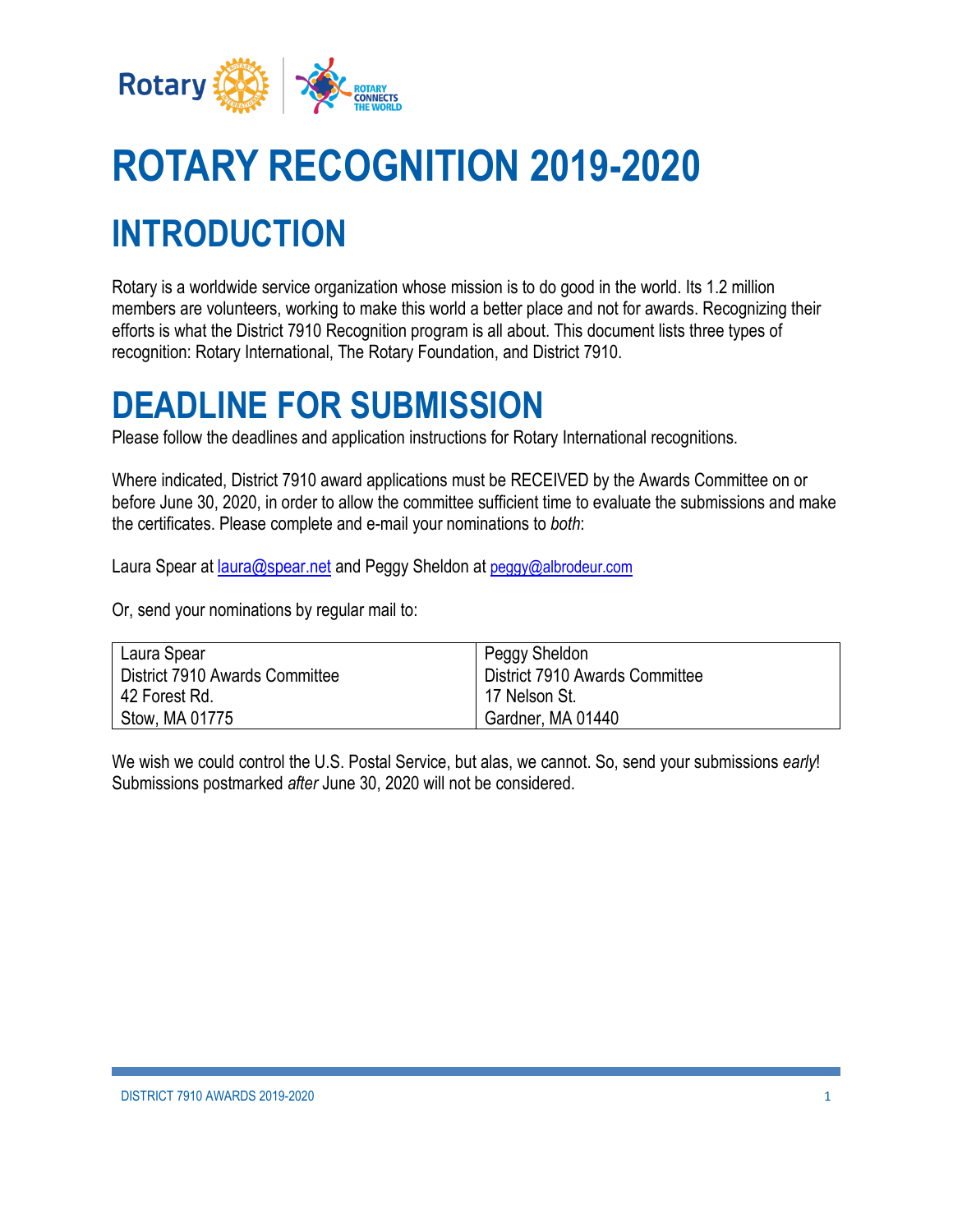## **ROTARY INTERNATIONAL RECOGNITIONS**

Rotary International has modified its recognitions this year as described at [https://my.rotary.org/en/learning](https://my.rotary.org/en/learning-reference/learn-topic/awards)[reference/learn-topic/awards.](https://my.rotary.org/en/learning-reference/learn-topic/awards)

Members of the Rotary community help make clubs stronger, communities better, and peace possible. Thank them for their dedication and valuable contributions by recognizing them with one of these Rotary International or non-contribution-based Rotary Foundation awards. You can now:

- Recognize a club
- Recognize individuals
- Recognize non-Rotarians

Questions? Send them to [rotarysupportcenter@rotary.org.](mailto:rotarysupportcenter@rotary.org)

## **RECOGNIZE A CLUB**

*Rotary citation for Rotary clubs (formerly known as the Presidential Citation award)* **The most important award for Rotary clubs.**

**Who can nominate:** club officers **Nomination deadline:** June 30 **Award type:** electronic certificate **Resources:**

- Find goals in the [citation brochure](https://my.rotary.org/en/document/presidential-theme-and-rotary-citation-brochure-2019-20) (PDF)
- Learn how to report achievements in our quide (PDF)
- Learn more about the [Rotary Citations](https://my.rotary.org/en/news-media/office-president/rotary-citation)

#### *Rotary citation for Rotaract clubs* **The most important award for Rotaract clubs.**

**Who can nominate:** Rotaract club presidents and advisers **Nomination deadline:** August 15 **Award type:** electronic certificate **Resources:**

- Find goals in the [citation brochure](https://my.rotary.org/en/document/presidential-theme-and-rotary-citation-brochure-2019-20) (PDF)
- Learn how to report achievements in our quide (PDF)
- Learn more about the [Rotary Citations](https://my.rotary.org/en/news-media/office-president/rotary-citation)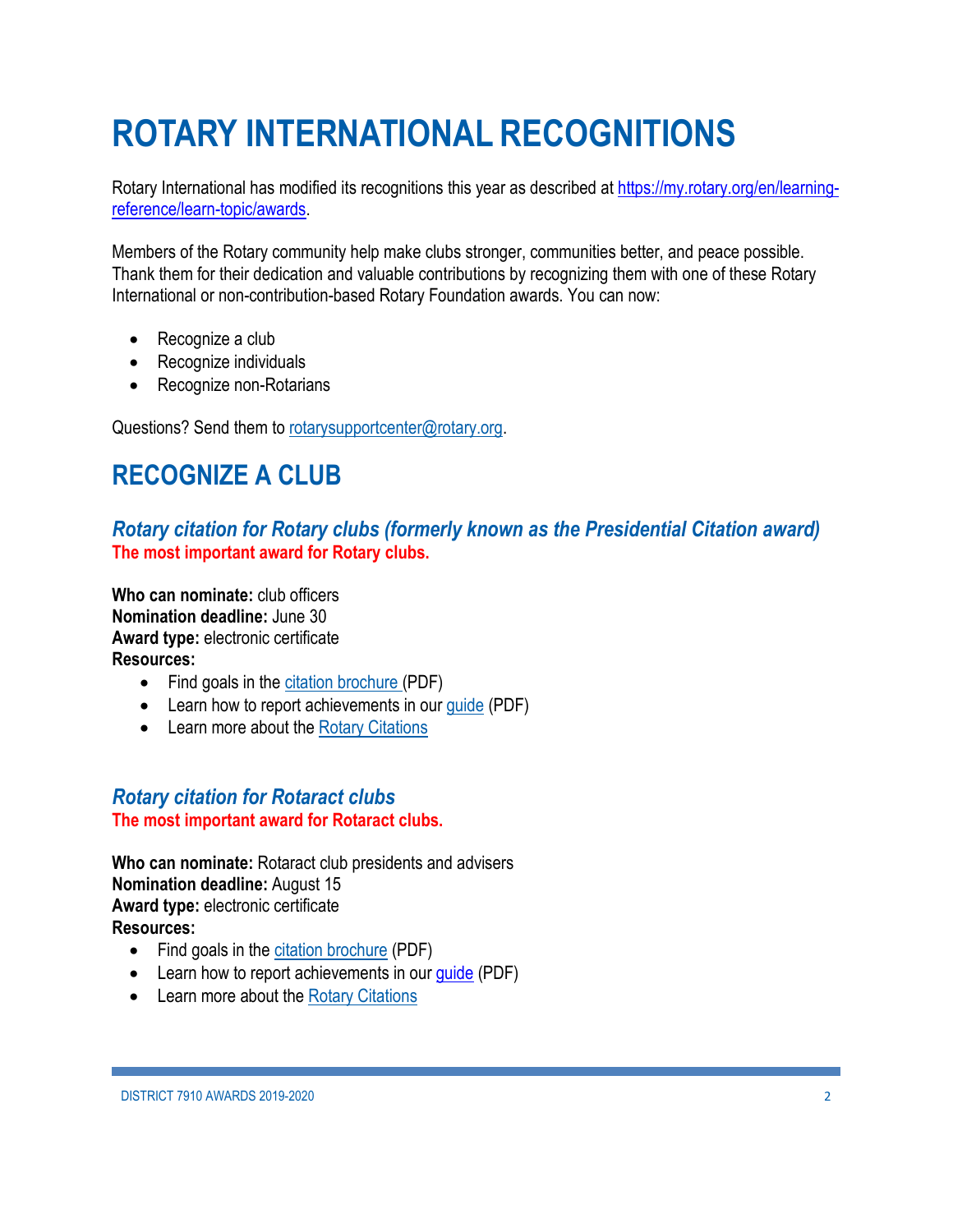#### *Rotary citation for Interact clubs*

**The most important award for Interact clubs.**

**Who can nominate:** Interact club advisors, sponsor Rotary club presidents **Nomination deadline:** August 15 **Award type:** electronic certificate **Resources:**

- Find goals in the [citation brochure](https://my.rotary.org/en/document/presidential-theme-and-rotary-citation-brochure-2019-20) (PDF)
- Learn how to report achievements in our quide (PDF)
- Learn more about the [Rotary Citations](https://my.rotary.org/en/news-media/office-president/rotary-citation)

#### *Significant Service Award*

Recognize a club whose project has addressed a significant need in your community.

**Who can nominate:** club president **Nomination period:** all year **Award type:** electronic certificate **Resources:**

• Online [nomination form](https://rotary.qualtrics.com/jfe/form/SV_55CFSyWTWCwhQln)

#### *World Interact Week Recognition*

Recognizes Interact clubs that celebrate the founding of the first club during World Interact Week, which occurs each year during the week of November 5 (from Monday to Sunday).

**Who can nominate:** sponsoring Rotary clubs or district Interact chairs **Nomination period:** all year **Award type:** electronic certificate **Resources:**

• Customizable [certificate](https://my.rotary.org/en/document/world-interact-week-certificate-recognition) (PDF)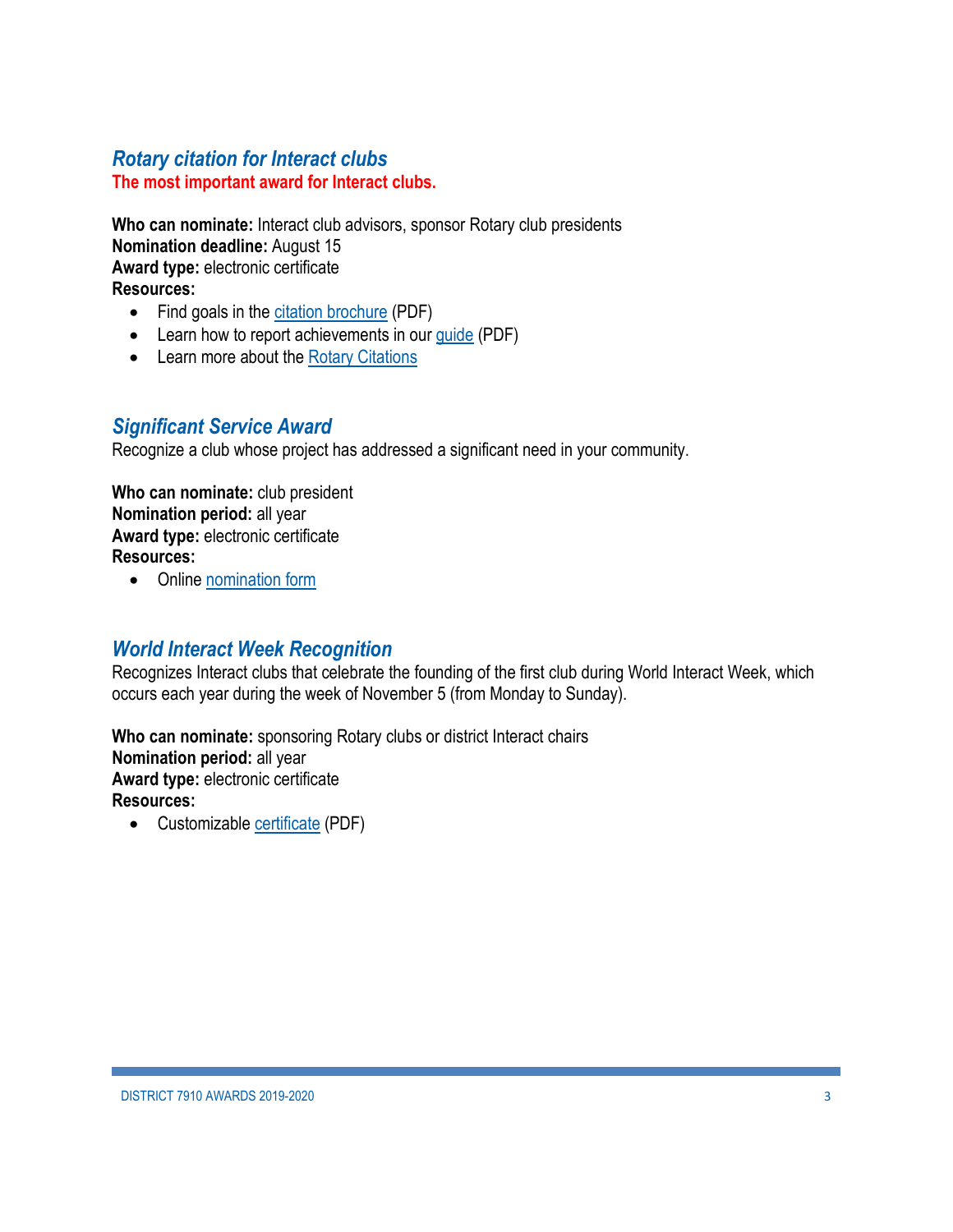#### *World Rotaract Week Recognition*

Recognizes Rotaract clubs that celebrate the founding of the first club during World Rotaract Week, which occurs each year during the week of March 13 (from Monday to Sunday).

**Who can nominate:** sponsoring Rotary clubs or district Rotaract chairs **Nomination period:** all year **Award type:** electronic certificate **Resources:**

• Customizable [certificate](https://my.rotary.org/en/document/world-rotaract-week-certificate-recognition) (PDF)

#### *Interact Video Awards*

Recognizes outstanding videos created by Interactors.

**Who can nominate:** Interactors or sponsor Rotary club members **Nomination period:** October 1-December 1 **Award type:** plaque or certificate **Resources:**

- [Interact Facebook page](https://www.facebook.com/interactofficial/)
- [Interact YouTube channel](https://www.youtube.com/user/InteractOfficial)

#### *Rotaract Outstanding Project Awards*

Recognizes Rotaract clubs that are making a sustainable impact in one of Rotary's areas of focus through their innovative community or international service projects.

**Who can nominate:** Rotaractors **Nomination period:** August 1-February 1 **Award type:** plaque or certificate **Resources:**

• Online [nomination form](https://rotary.qualtrics.com/jfe/form/SV_4USAyCAu9r9ZHut)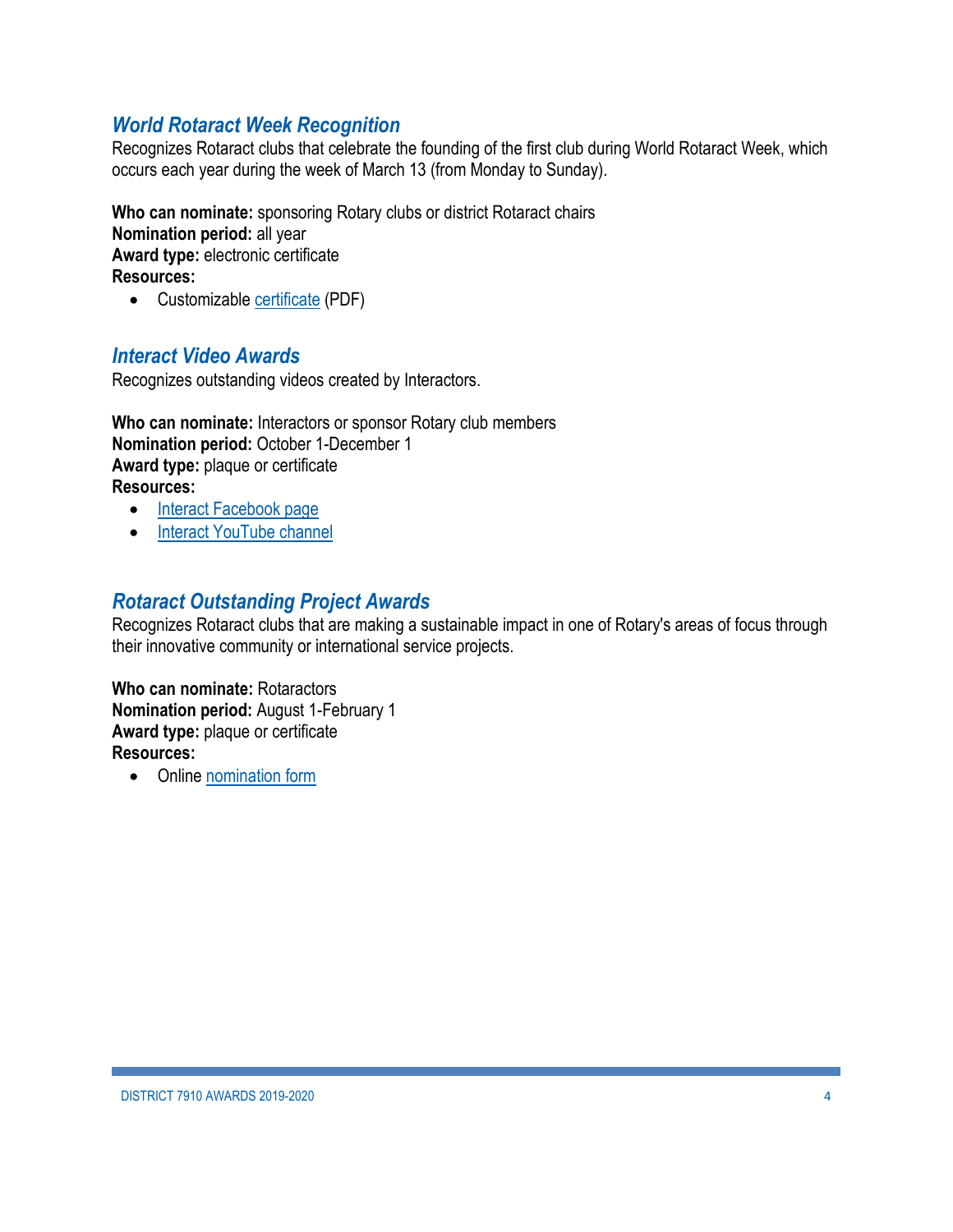## **RECOGNIZE INDIVIDUALS**

#### *Avenues of Service Award (district recognition)*

With an award from their district, clubs can honor a Rotarian who participates in service activities in one of the five Avenues of Service — club, vocational, community, international, and youth service.

**Who can nominate:** club presidents **Nomination period:** all year **Award type:** electronic certificate **Resources:**

- Online [nomination form](https://rotary.qualtrics.com/jfe/form/SV_4V0rQ6ijj6qu9pj) for club presidents
- [Examples of eligible service activities](https://my.rotary.org/en/document/avenues-service-award-examples-eligible-service-activities) (PDF)
- [How to write a compelling nomination](https://my.rotary.org/en/document/how-write-compelling-nomination) (PDF)

#### *Avenues of Service Award (RI recognition)*

Districts can nominate a member who has performed service in all five Avenues of Service for an award from Rotary International.

**Who can nominate:** district governors **Nomination period:** all year **Award type:** pin and crystal award **Resources:**

- Online [nomination form](https://rotary.qualtrics.com/jfe/form/SV_7V8vV0vJQmT5R2J)
- [How to write a compelling nomination](https://my.rotary.org/en/document/how-write-compelling-nomination) (PDF)

#### *Rotary Foundation Citation for Meritorious Service*

Honors members who have been actively involved in service related to The Rotary Foundation.

**Who can nominate:** district Rotary Foundation chair (with endorsement by the governor) **Nomination period:** November-December **Award type:** electronic certificate **Resources:**

• Online [nomination form](https://rotary.qualtrics.com/jfe/form/SV_6SaqTiH3QyjdFR3)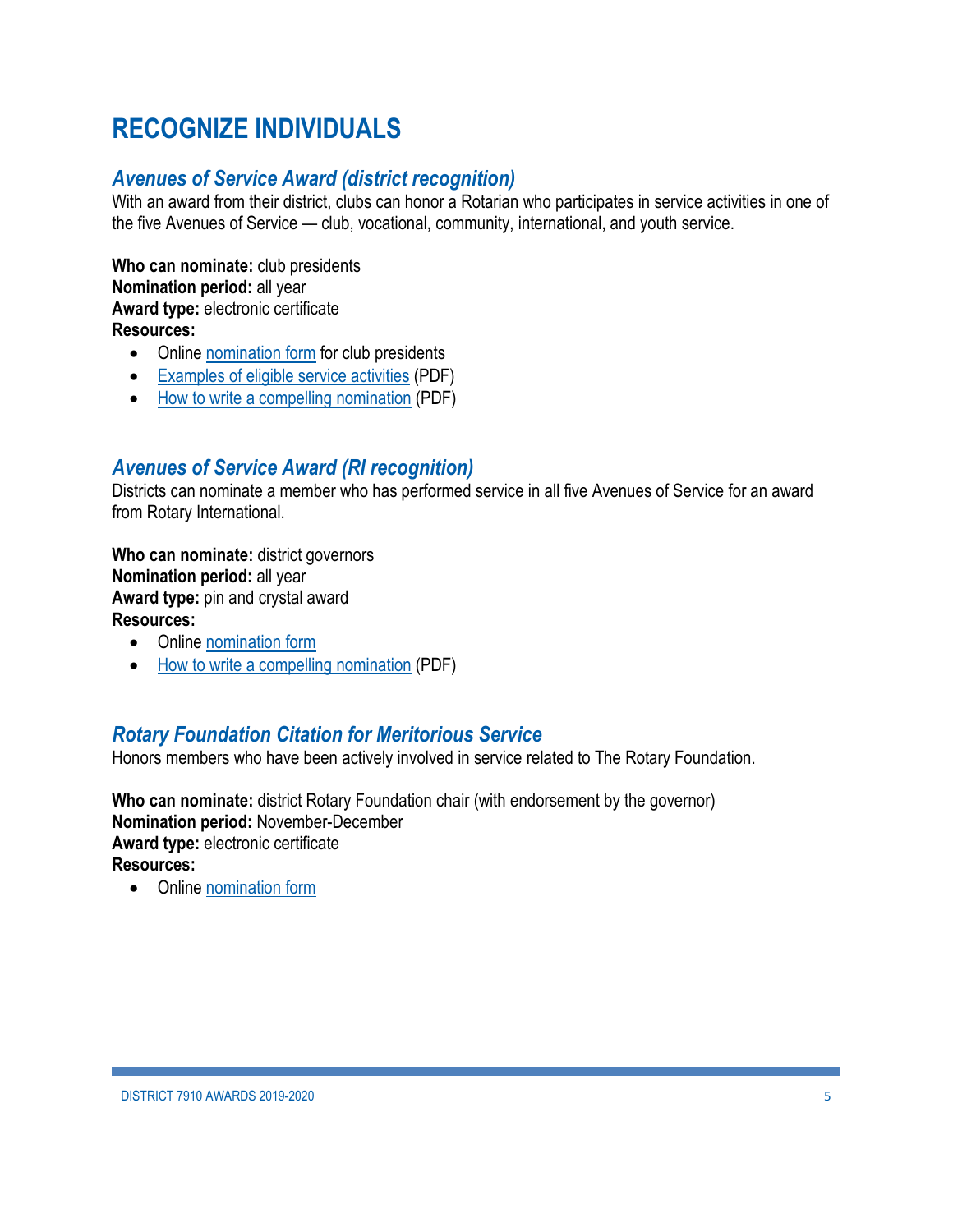#### *Rotary Foundation Distinguished Service Award*

Honors individual Rotarians who have demonstrated exemplary service to the Foundation and have received the Citation for Meritorious Service at least four years prior.

**Who can nominate:** district governors **Nomination period:** January 1-February 8 **Award type:** pin and crystal award **Resources:**

- Online [nomination form](https://rotary.qualtrics.com/jfe/form/SV_3Cv2x1V2IoiMoPH)
- [How to write a compelling nomination](https://my.rotary.org/en/document/how-write-compelling-nomination) (PDF)

#### *Rotary Foundation District Service Award*

Honors Rotarians who are making a difference through the Foundation's programs.

**Who can nominate:** district governors who receive recommendations from their district foundation committee

**Nomination period:** all year (ideally before district conference) **Award type:** electronic certificate

**Resources:**

• [Rotary Foundation District Service Award template](https://my.rotary.org/en/document/district-service-award-template) (PDF)

#### *Service Above Self Award*

Prestigious award for Rotarians who demonstrate their commitment to helping others by volunteering their time and talents.

**Who can nominate:** district governors **Nomination period:** October 1-31 **Award type:** pin and crystal award **Resources:**

- Online [nomination form](https://rotary.qualtrics.com/jfe/form/SV_3QqKGOfQReFIluJ)
- [How to write a compelling nomination](https://my.rotary.org/en/document/how-write-compelling-nomination) (PDF)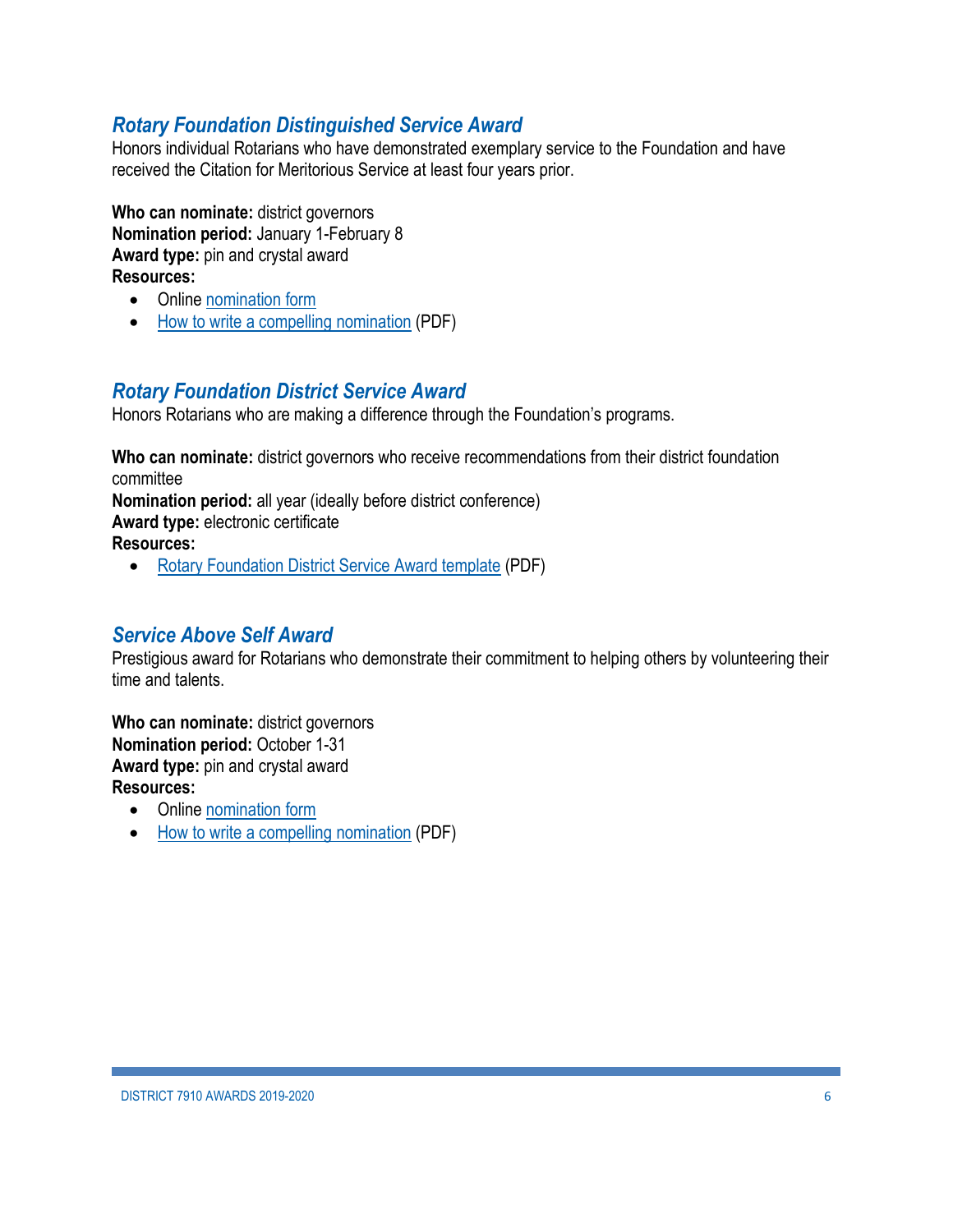#### *Service Award for a Polio-Free World*

Honors Rotarians who have made outstanding contributions to our polio eradication efforts. Individuals can be nominated for regional or international service.

**Who can nominate:** Rotarians **Nomination period:** Annually: July 1-October 1 **Nomination deadline:** October 1 **Award type:** framed certificate, plaque **Resources:**

• Online [nomination form](https://rotary.qualtrics.com/jfe/form/SV_9RG7oHviieQmAkd)

#### *PolioPlus Pioneer Award*

Honors Rotarians who provided extraordinary service to polio eradication prior to November 1, 1992.

**Who can nominate:** Rotarians **Nomination period:** Annually: July 1– October 1 **Nomination deadline:** October 1 **Award type:** crystal award **Resources:**

• Online [nomination form](https://rotary.qualtrics.com/jfe/form/SV_3HRAYpJj5I4yFYF)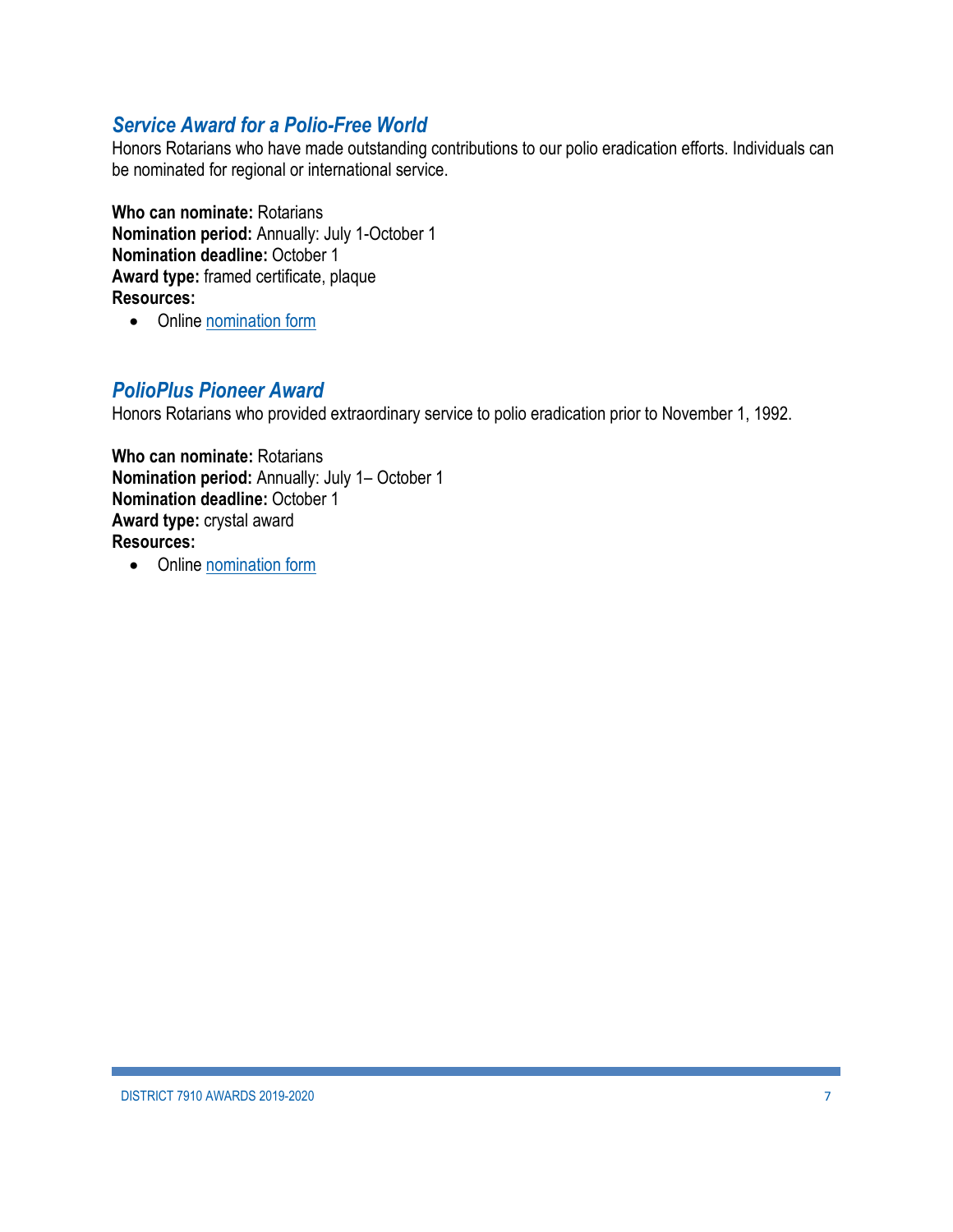## **RECOGNIZE NON-ROTARIANS**

#### *Rotary Alumni Association of the Year Award*

Recognizes one outstanding alumni association each year for raising awareness of our alumni's impact on our organization.

**Who can nominate:** Any member of the Rotary community **Nomination period:** July 1-September 15

**Award type:** banner, recognition at Rotary convention

- **Resources:**
	- Online [nomination form](https://rotary.qualtrics.com/jfe/form/SV_1ACiglZyinoavOZ)
	- [Rotary Alumni Association of the Year Award past recipients](https://my.rotary.org/en/document/alumni-association-year-award) (PDF)

#### *Rotary Alumni Global Service Award*

Honors one outstanding Rotary alumnus each year for his or her humanitarian service and professional achievements.

**Who can nominate:** Any member of the Rotary community **Nomination period:** July 1-September 15 **Award type:** crystal award, recognition at the Rotary convention **Resources:**

- Online [nomination form](https://rotary.qualtrics.com/jfe/form/SV_eWENgJJ6EOLJrc9)
- [Rotary Alumni Global Service Award past recipients](https://my.rotary.org/en/document/rotary-alumni-global-service-award) (PDF)

#### *Rotary Award for Excellence in Service to Humanity*

Recognizes non-Rotarians, including partners and spouses of Rotarians, who have demonstrated exemplary humanitarian service in accord with Rotary's ideals.

**Who can nominate:** district governor **Nomination period:** March 1-31 **Award type:** pin and crystal award **Resources:**

- Online [nomination form](https://rotary.qualtrics.com/jfe/form/SV_6VV04kyEKGhyQDz)
- [How to write a compelling nomination](https://my.rotary.org/en/document/how-write-compelling-nomination) (PDF)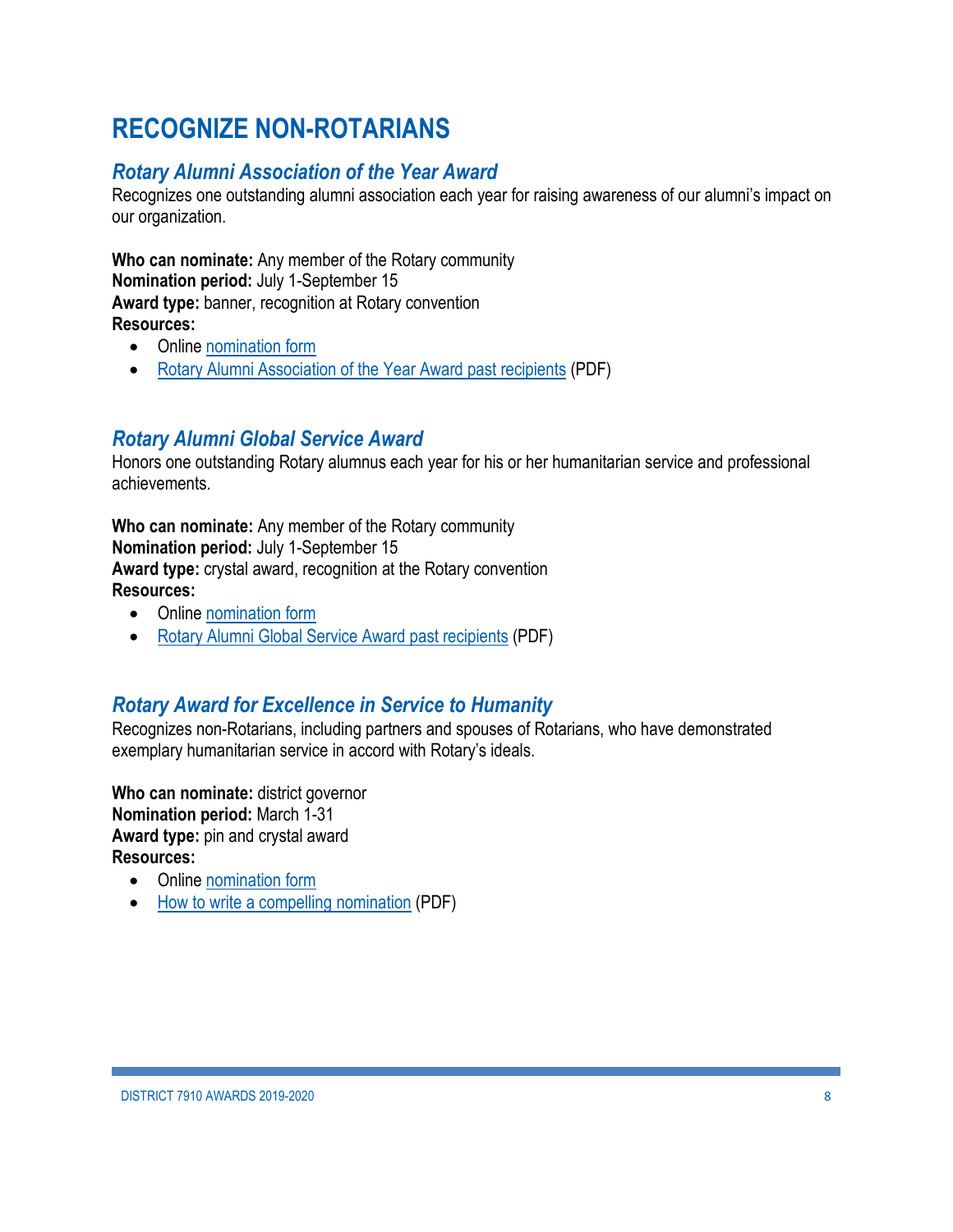## **DISTRICT 7910 AWARDS**

## **ROTARIAN OF THE YEAR AWARD**

The Rotarian of the Year Award recognizes the outstanding efforts of Rotarians in service to their club and to District 7910. The District Governor determines the recipients for this recognition and awards it at the end of the Rotary year. The recognition may be given to a single Rotarian or a small group of Rotarians.

## **CLUB OF THE YEAR AWARD**

The Club of the Year award recognizes the activities of a Rotary club in all Five Avenues of Service and more during the Rotary year. Achievement is based on the numerical total of all line items on the District 7910 Awards Submission Form. The form is based on the requirements of this year's Rotary Citation with a few additional goals to support District Governor Pam Anastasi's priorities for our district. Three Club of the Year awards (Bronze, Silver, and Gold) will be presented. The clubs with the three highest number of points in total will receive recognition.

We recommend using the District 7910 Awards Submission Form as a guide for possible projects, programs, and activities throughout the current Rotary year. You can find the form on the District 7910 website: [www.rotary7910.org.](http://www.rotary7910.org/) Submit the completed form to the District Awards Committee by June 30, 2020.

### **MEMBERSHIP AWARD**

Growing Rotary while keeping current members engaged under a strong club governance is critical for the ongoing health of Rotary and allows us to do more good in the world. Three Membership awards (Bronze, Silver, and Gold) will be presented, based on the point totals of line items that relate to Membership and club service in the District 7910 Awards Submission Form.

## **SERVICE AWARD**

Rotary is all about service, whether performed in a club's local community or on the other side of the world. When Rotary is viewed as a positive force in the community, our membership strengthens and grows, improving our ability to broaden our efforts in the community and worldwide. Three Service awards (Bronze, Silver, and Gold) will be presented, based on the point totals of line items that relate to community, international, vocational, and youth service in the District 7910 Awards Submission Form.

## **PUBLIC IMAGE AWARD**

DISTRICT 7910 AWARDS 2019-2020 9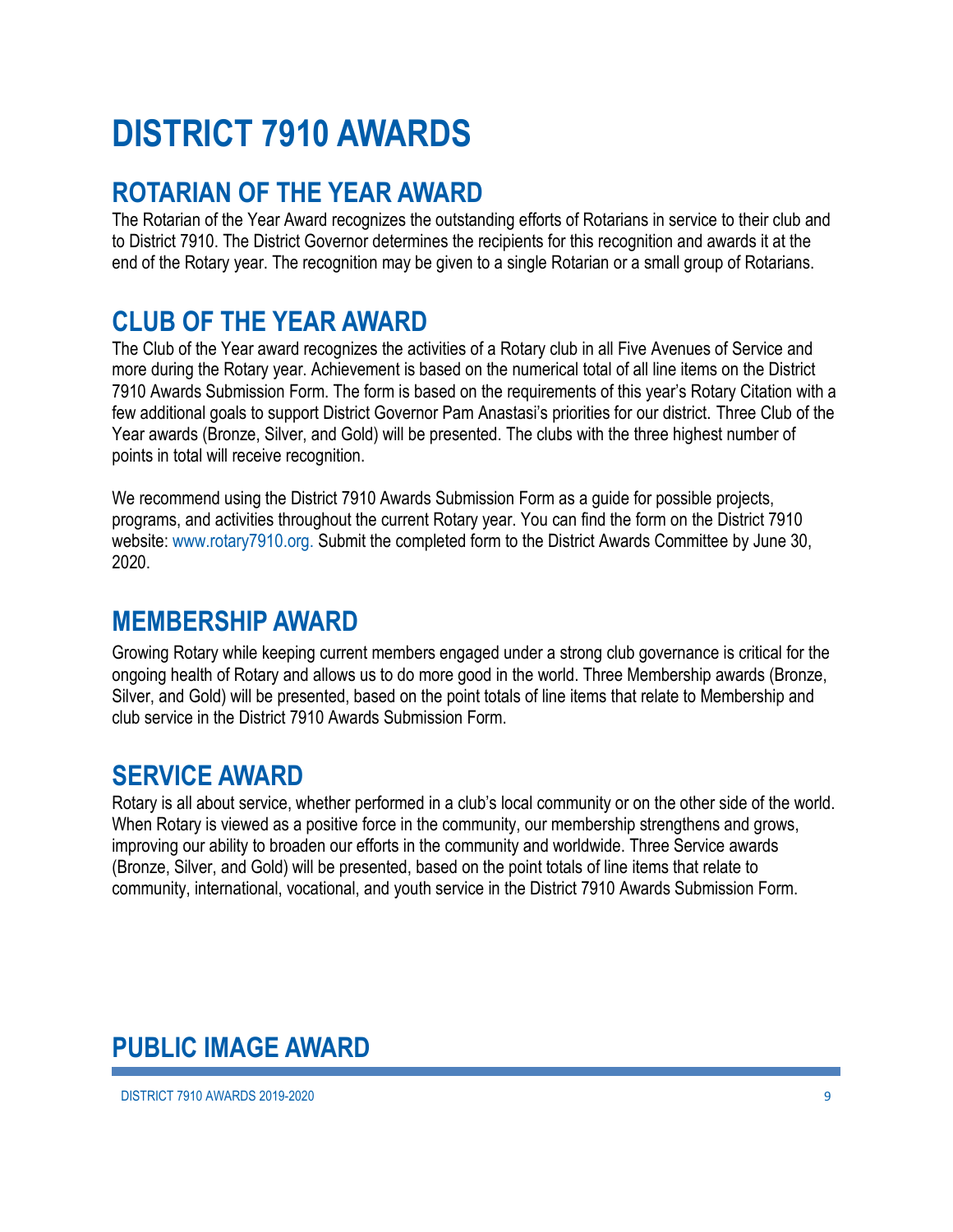Visibility and reputation in the community are critical to the success and growth of a Rotary club. Communicating your projects, programs, and fundraisers to the general public in a consistent way plays an important role in the public's participation in your events and increases their understanding of what your Rotary club is doing. Effective public communications means developing a plan with a specific goal, identifying your target audiences, and implementing public image activities that address your target audiences and use Rotary brand guidelines and templates.

Three Public Image awards (Gold, Silver, Bronze) will be presented, based on the point totals of line items that relate to Public Image in the District 7910 Awards Submission Form.

## **ASSISTANT GOVERNOR AWARD**

A key to a successful Rotary year is timely and effective communications between Rotary clubs and district leadership, and Assistant Governors serve as the district's primary communication channel. Assistant Governors must know and understand the pulse of each Rotary club assigned to them, take the initiative to contact their clubs on a regular basis, answer questions, lend guidance, and on a regular basis communicate the strengths and weaknesses of their clubs to the District Governor. The Assistant Governor Award recognizes an Assistant Governor who performs these duties and more:

- Initiates contact with club Presidents and builds trust with them through the Rotary year
- Quickly and effectively passes information to and from the clubs and the district
- Visits each club at least quarterly, attends each club's annual visit by the District Governor, including the District Governor's business meeting, and attends each club's events, programs, and fundraisers
- Acts as a resource for their clubs and is familiar with district and Rotary International resources and shares with the clubs as appropriate
- Rates the clubs in Rotary Club Central
- Keeps the District Governor informed of any issues related to a club
- Attends the Assistant Governor training at PETS
- Frequently attends district events and training
- Is viewed as a leader among all of the district's Assistant Governors, promoting positive energy and momentum and lending assistance to other Assistant Governors and the District Governor when needed
- Serves with a smile, always willing to go the extra mile and assist the clubs and district as needed

*The District Governor may select one candidate each year.*